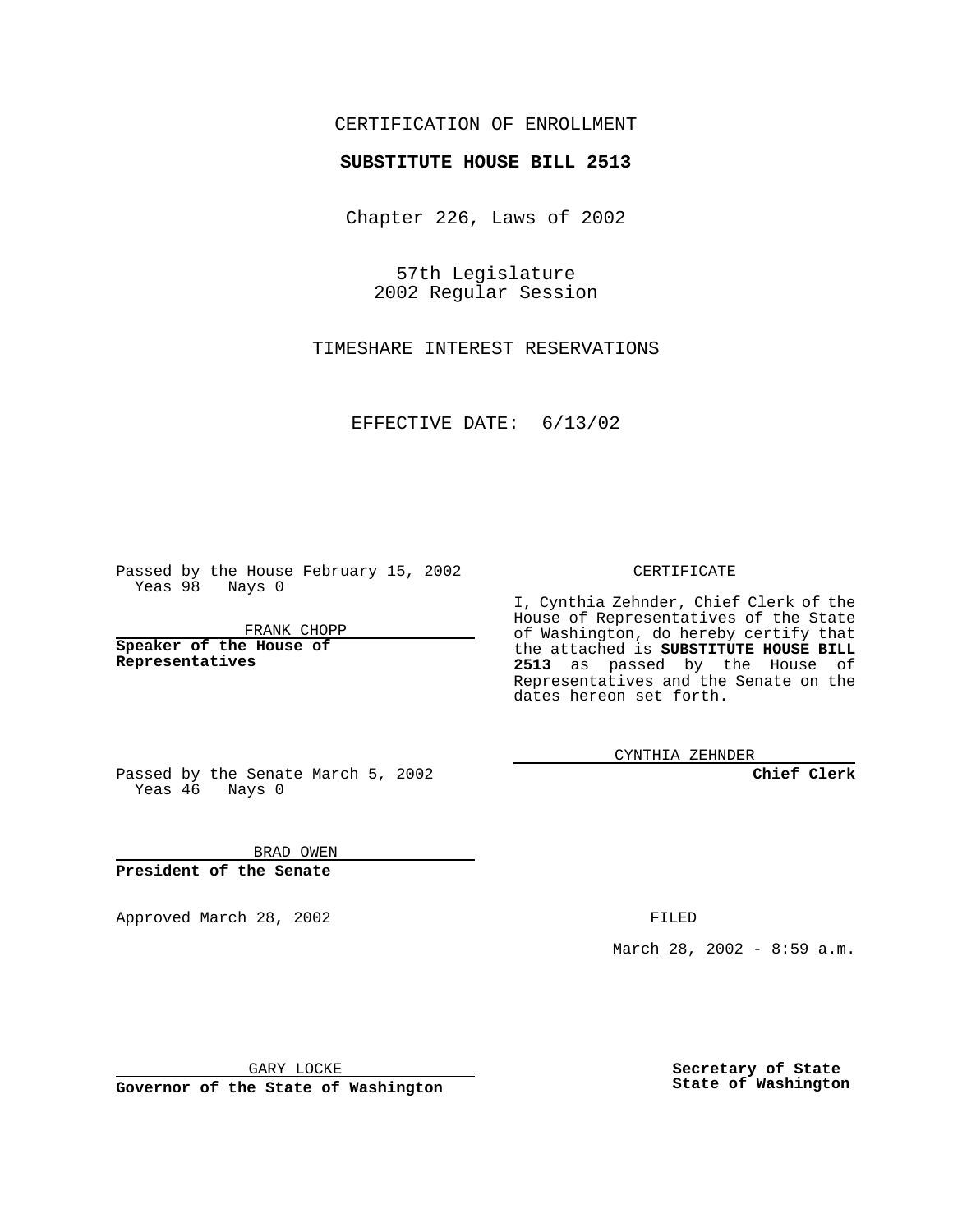## **SUBSTITUTE HOUSE BILL 2513** \_\_\_\_\_\_\_\_\_\_\_\_\_\_\_\_\_\_\_\_\_\_\_\_\_\_\_\_\_\_\_\_\_\_\_\_\_\_\_\_\_\_\_\_\_\_\_

\_\_\_\_\_\_\_\_\_\_\_\_\_\_\_\_\_\_\_\_\_\_\_\_\_\_\_\_\_\_\_\_\_\_\_\_\_\_\_\_\_\_\_\_\_\_\_

Passed Legislature - 2002 Regular Session

**State of Washington 57th Legislature 2002 Regular Session**

**By** House Committee on Commerce & Labor (originally sponsored by Representatives Wood, Clements and Conway)

Read first time 02/08/2002. Referred to Committee on .

 AN ACT Relating to timeshare interest reservations; amending RCW 64.36.070; and adding a new section to chapter 64.36 RCW.

BE IT ENACTED BY THE LEGISLATURE OF THE STATE OF WASHINGTON:

 **Sec. 1.** RCW 64.36.070 and 1983 1st ex.s. c 22 s 8 are each amended to read as follows:

 Any individual offering timeshare units or timeshare interest 7 reservations for the individual's own account or for the account of others shall be registered as a timeshare salesperson unless the timeshare offering is exempt from registration under RCW 64.36.020. Registration may be obtained by filing an application with the department of licensing on a form prescribed by the director. The director may require that the applicant demonstrate sufficient knowledge of the timeshare industry and this chapter. A timeshare salesperson who is licensed as a real estate broker or salesperson under chapter 18.85 RCW is exempt from the registration requirement of this section.

 NEW SECTION. **Sec. 2.** A new section is added to chapter 64.36 RCW to read as follows: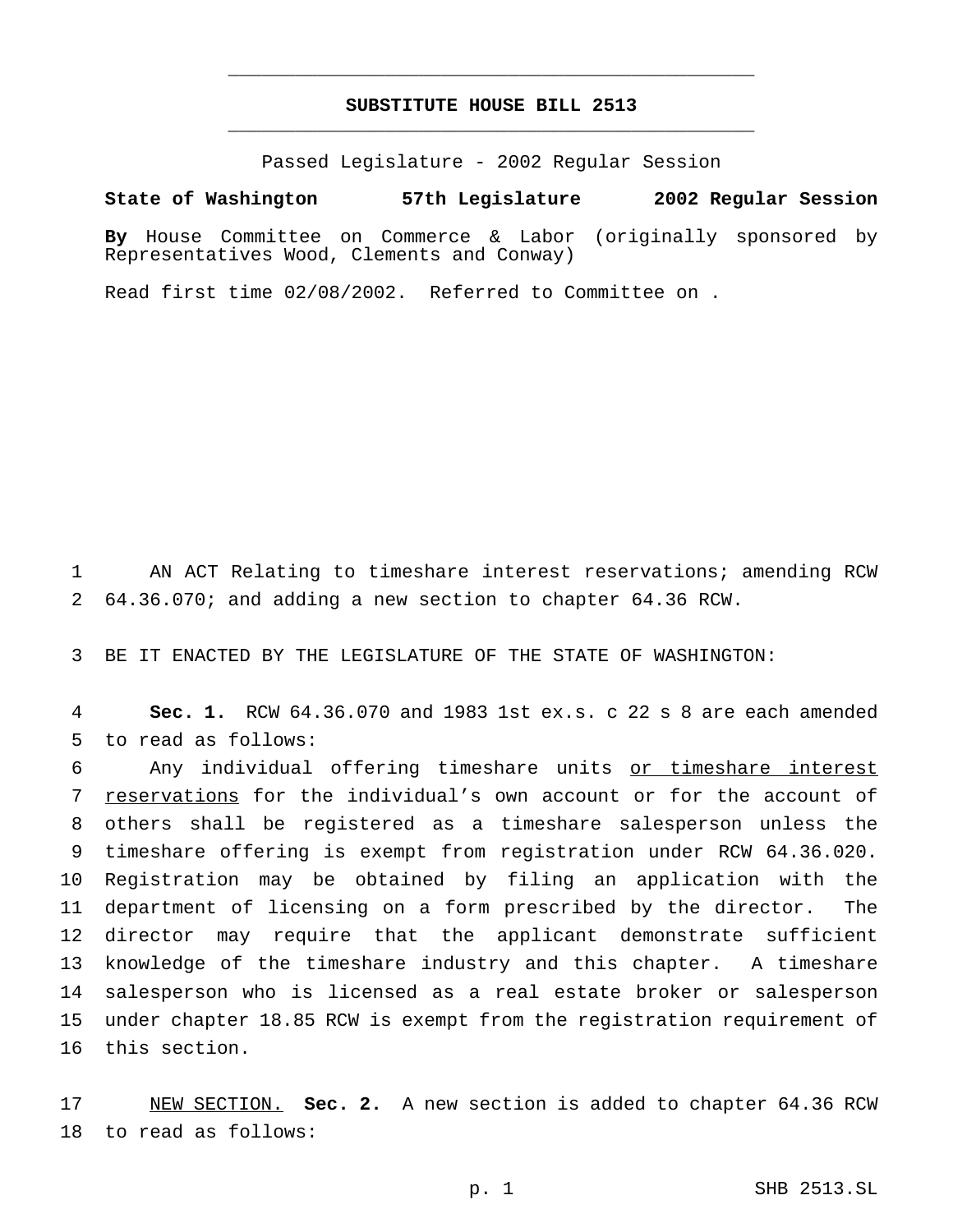(1) For the purpose of this section, "timeshare interest reservation" means a revocable right to purchase an interest in a timeshare project for which construction has not yet been completed and an effective registration has been obtained under this chapter.

 (2) An effective registration pursuant to this chapter is required for any party to offer to sell a timeshare interest reservation. Promoters offering a timeshare interest reservation under this section must provide the registered disclosure document required by RCW 64.36.140 to each prospective purchaser before he or she enters into a timeshare interest reservation. Prior to the signing of a purchase agreement, the subject property or properties must be completed, the timeshare offering registration required by RCW 64.36.020 must be amended to reflect any changes to the property and must be reapproved by the department, the disclosure document required by RCW 64.36.140 must be revised, and the new version of the disclosure document must be provided to the prospective purchaser.

 (3) Deposits accepted by promoters on a timeshare interest reservation may be no more than twenty percent of the total purchase price of the timeshare interest that is being purchased. Within one business day after being accepted by the promoter, any deposit on a timeshare interest reservation shall be deposited in an account in a federally insured depository located in the state of Washington. This account must be an escrow account wherein the deposited funds are held for the benefit of the purchaser. The department may request that deposits be placed in impoundment under RCW 64.36.130.

 (4) In addition to the cancellation rights provided in RCW 64.36.150, the purchaser has the right to cancel the purchase at any time before the signing of a purchase agreement. If the purchaser notifies the promoter that he or she wishes to cancel the timeshare interest reservation, the promoter must refund the full amount of the deposit minus any account fees within ten days of the notice.

 (5) If prior to signing a purchase agreement the purchaser learns that the promoter proposes to raise the purchase price above the price agreed to in the written reservation agreement for the timeshare interest reservation, the written reservation agreement is void and all deposit moneys including account fees shall be returned to the purchaser within ten days after the purchaser learns of the proposed price increase.